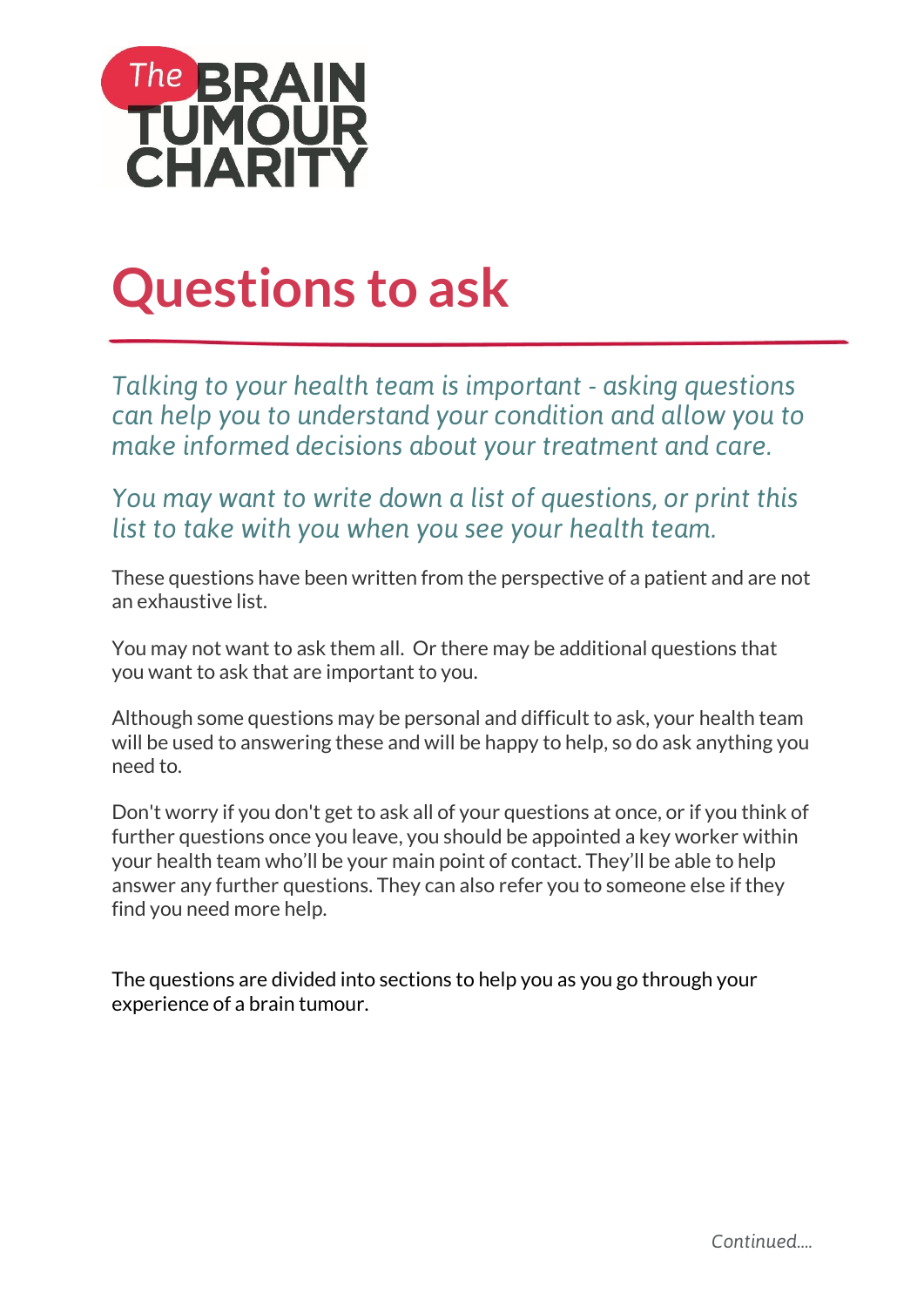### *General questions*

These are questions that are useful to ask either the first time you meet one of your health team, or each time you meet afterwards.

What is your name?

Knowing the names of doctors/nurses will be useful when you need to tell someone who your/your child's doctor is, and will help build a good relationship with them.

What does that mean?

Sometimes, healthcare professionals can unintentionally use jargon or assume you know what something means. However, if you do not understand any terms or explanations, they'll be more than happy to help – even more than once if you're finding it difficult to remember or wrap your head around it. Brain tumours are so complex, so it's neither surprising nor 'silly' if you do not understand everything.

• How and when can I reach you if I have questions after today?

It's natural to think of other questions after your appointment, or you may get new symptoms or other things may happen which cause you to worry. It's useful to know how to get in touch with your health team, and when they are available, so you can ease your worries or get your questions answered.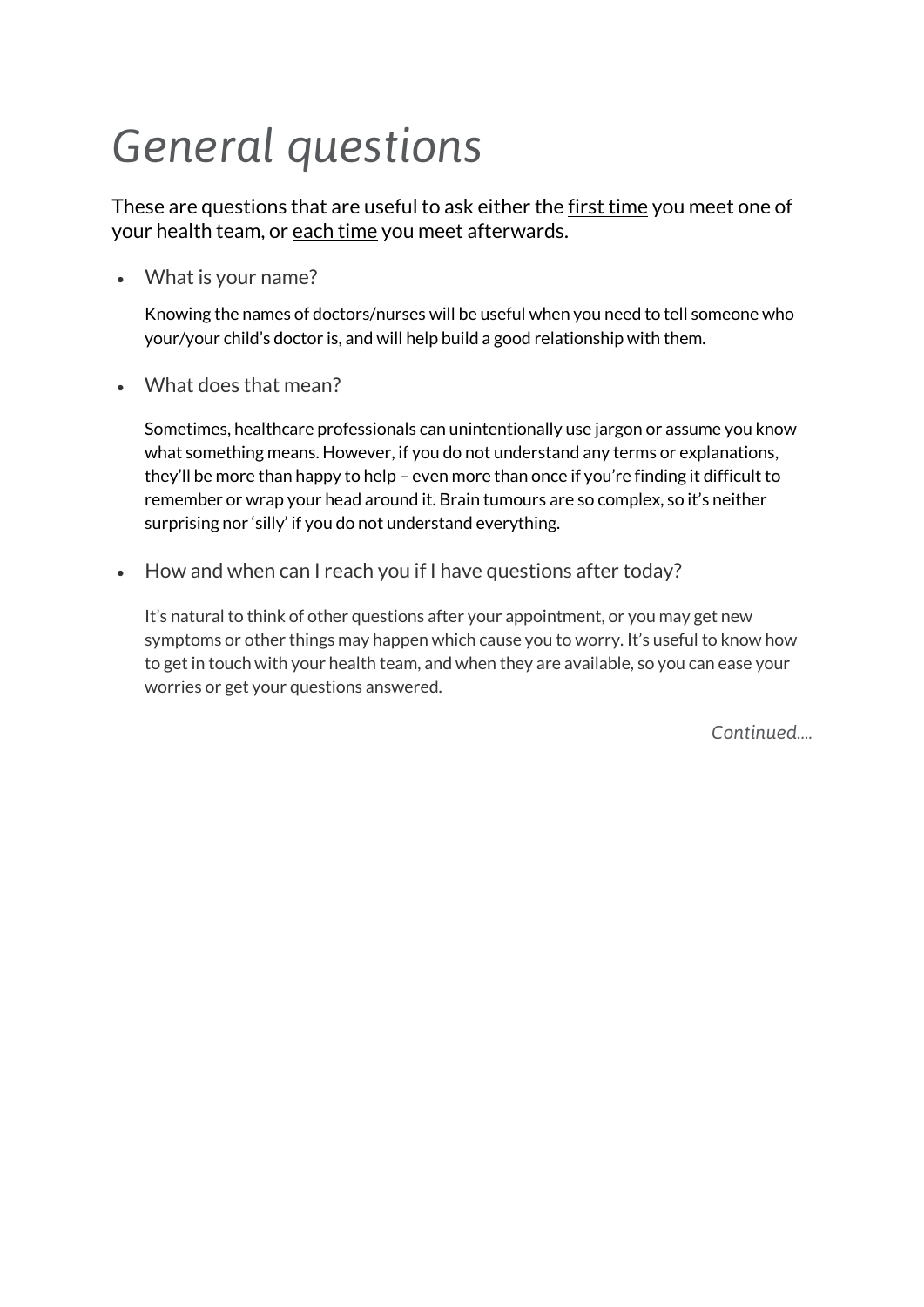# *At diagnosis*

You may find it overwhelming to ask all these questions when you are first diagnosed, but you should be given a key worker as a point of contact that you can go back to with any questions at a later date or when you are ready.

#### **About your tumour**

The answers to these questions may affect your treatment options and also the side-effects you are likely to have.

- What type of brain tumour do I have?
- What grade is my brain tumour? And what does this mean?
- What size is my brain tumour?
- Where is my brain tumour located?
- Is it a primary or secondary tumour? What does this mean?
- Are there any biomarker tests available to me?

Biomarkers can be a change in a tumour's genes which, if your tumour has this change, may be helpful in predicting the growth of your tumour or how well you may respond to certain treatments. Biomarker tests are only available for some types of brain tumour.

#### **About your treatment**

- What are the standard treatments for my tumour? What would you recommend? Why?
- What are the risks and benefits of each treatment option?
- Do I qualify for any available clinical trials? Does that include trials outside this hospital/country?

This may be the only way to access some promising new treatments. Your health team are best placed to know what trials are available and which ones would be best for you.

 Will any treatments prevent me from being able to take part in a clinical trial in the future?

Clinical trials have very strict eligibility criteria, which you must meet to be able to take part. Each clinical trial will have its own criteria, but an example is you must not have had previous treatment.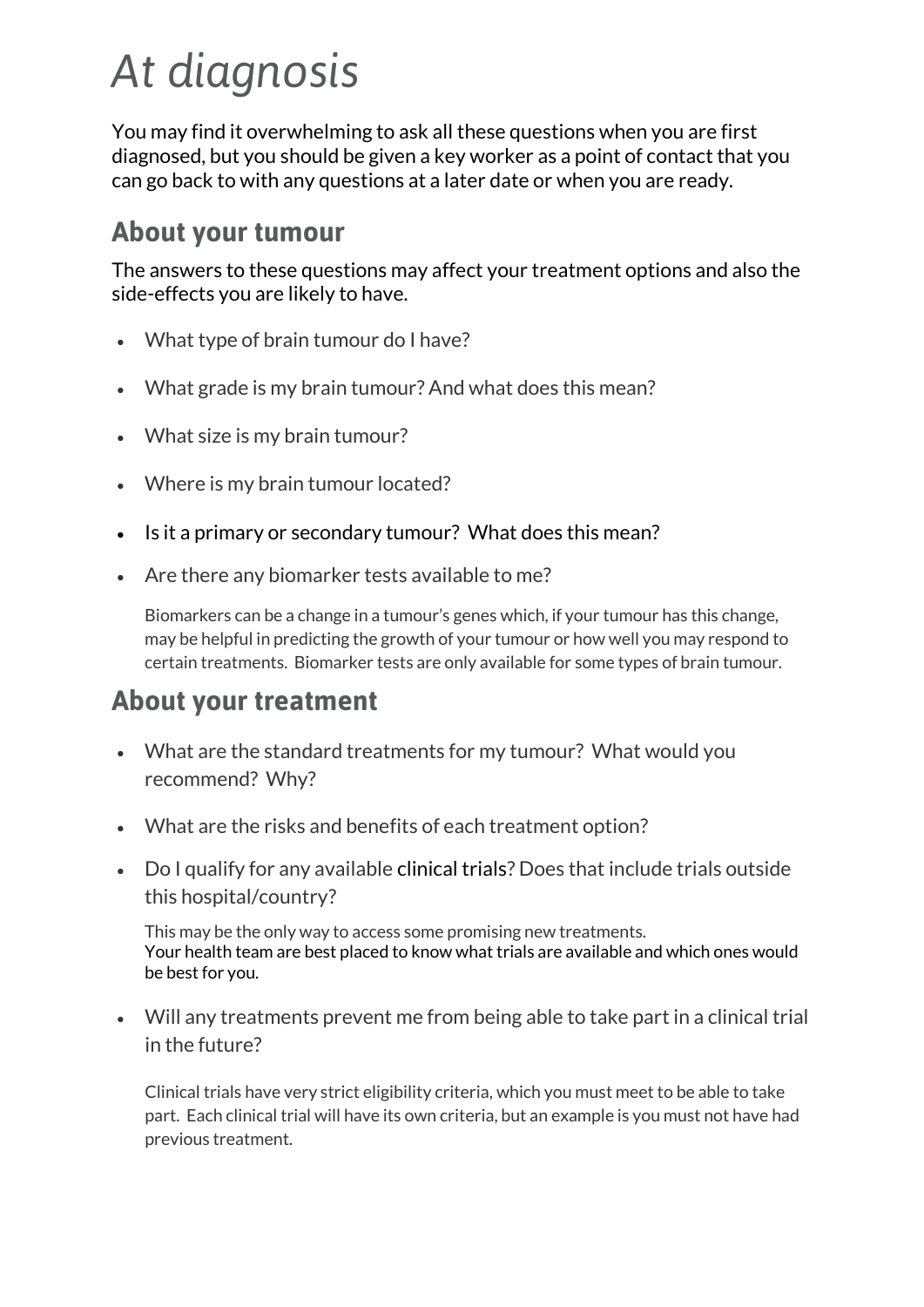#### **About possible symptoms and side-effects**

 What are the potential symptoms and side-effects that I might experience from the tumour and from treatment – both short-term and long-term?

It's important that you are aware of any possible side-effects of treatments to help you make a well-informed decision on your treatment plan and to prepare for these sideeffects.

What are the options to help manage my symptoms/side-effects?

#### **About the people who will be involved in your care**

- Who are the people that make up my health care team, and what do each of them do?
- Who will be in charge of my overall treatment and follow up care?
- Will I have access to a nurse specialist? How do I contact them?

A nurse specialist can help you with so many question from financial help to emotional support. However, they are not available at all neurocentres.

#### **About what happens next**

- What happens next? And when? When will I start treatment?
- Where will I be referred to? How often will I have to come to hospital for treatment?

This will be helpful when planning for your travel costs, whether family can stay overnight with you (if needed) or if you need to look into accommodation for them.

- Is there any transport or help with cost of fares to the hospital?
- Can I get a second opinion? How do I do this?
- How do I obtain access to my medical records? Can I get copies or access my electronic files?

This can help when you meet a new specialist or if you'd like another opinion.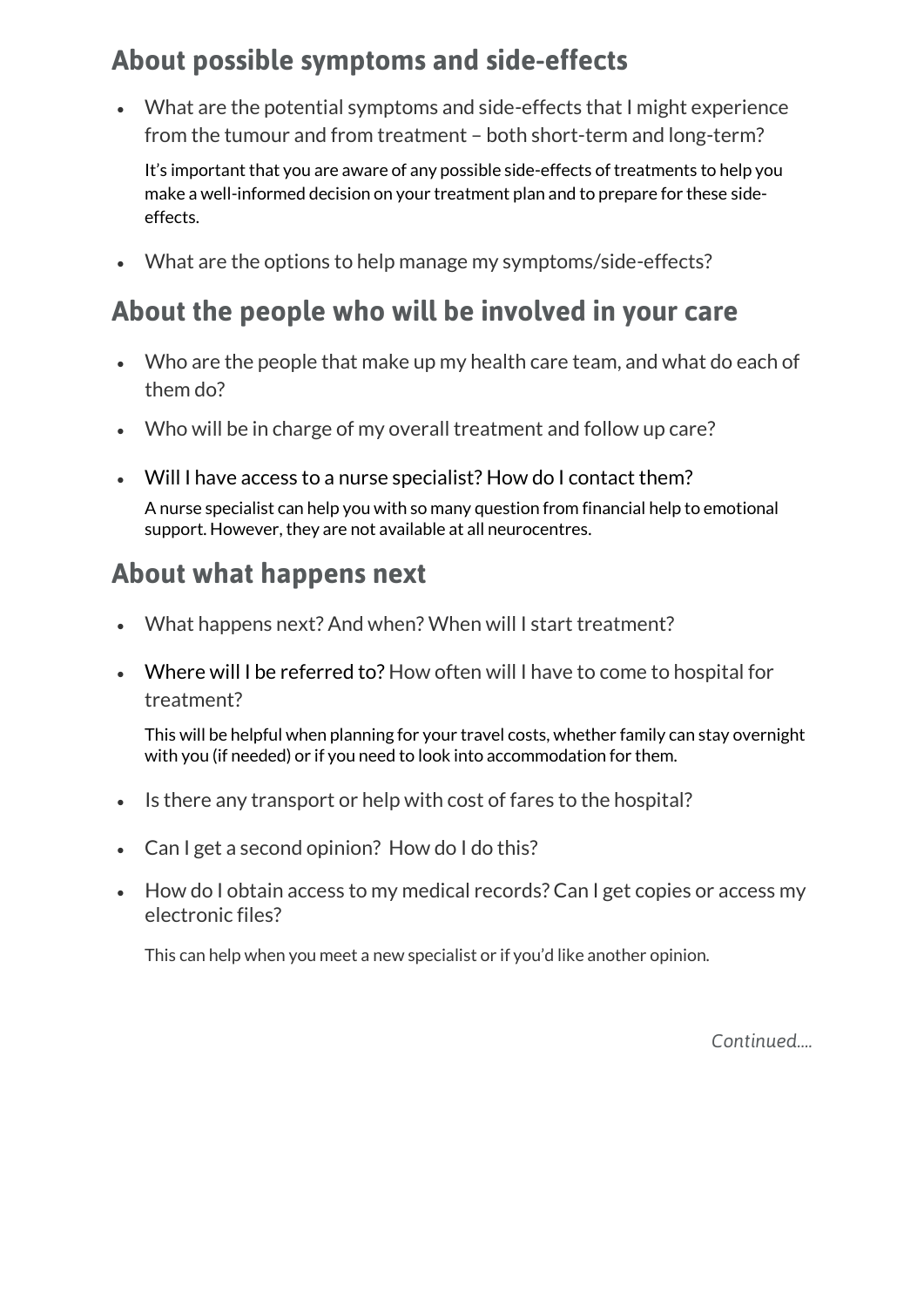## *Before surgery*

You may not need or be able to have surgery, but if your health team feel it is advisable for you, the following questions may help you understand what is likely to happen.

- What are the risks and benefits of surgery for me?
- Will the treatment impact my ability to enrol in clinical trials in the future?
- Would my brain tumour type be eligible for 5-ALA?

5-ALA (otherwise known as the 'pink drink') is a surgical tool, which is taken as a drink prior to surgery. It works by illuminating the tumour cells, making it easier for the neurosurgeon to see and therefore remove.

Not all tumour types are eligible, but it can be beneficial during surgery to help surgeons remove as much tumour as possible, especially if your tumour was expected to be a high grade.

- Can I have a sample of my tumour tissue frozen, so I can be a candidate for a clinical trials in the future and have genetic (biomarker) tests?
- Is there anything that will need to be done/any tests to have before treatment?

Occasionally you may find that prior to surgery, scans may need to be undertaken. It's important to check all this with your doctor to help book in any other tests before treatment to prevent any delays.

What happens if I become ill before my treatment/surgery?

Often, doctors will not operate or let you undergo treatment if you have come down with a chest infection, cold etc. It's important to find out what the procedure for this will be, should you fall ill.

#### **About the surgery procedure**

- What happens during surgery?
- Where and how big will the incision be? Will you have to shave my head?
- Will I be awake during surgery?
- Would surgery whilst awake benefit me?

This is very dependent on your age, tumour type, and physiology, so it is something only your neuro-oncologist can answer.

• How will you protect against damage to the brain?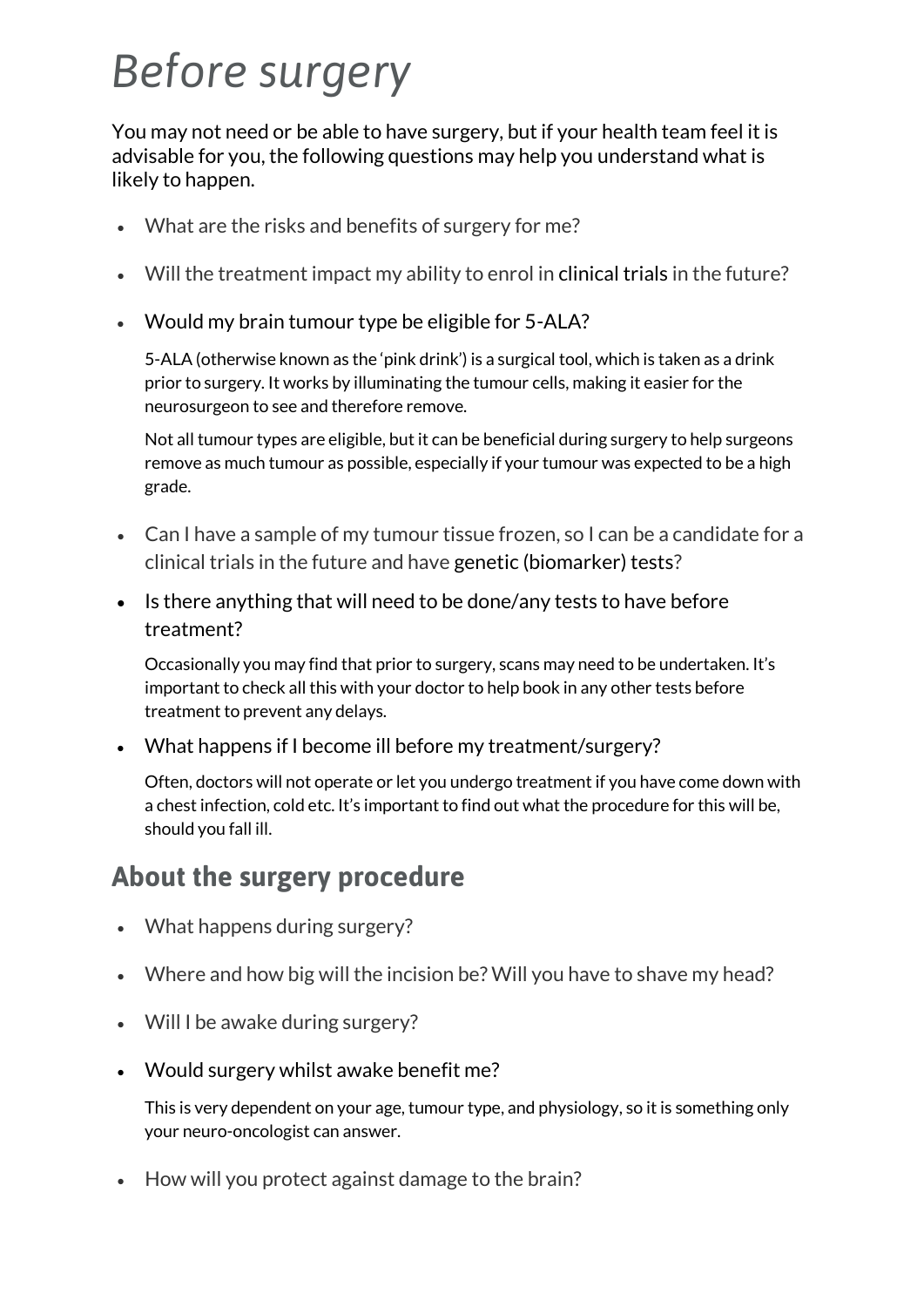#### **About what happens after surgery**

- What can I expect when I wake up from surgery? Who will be involved with care for my recovery? How long for?
- How long will I be in hospital after surgery?
- What can my family and friends bring to the hospital as gifts?

Hospitals no longer allow some gifts, such as flowers, due to health and safety protocol. It is worth speaking to the hospital staff to check what your family and friends can and cannot bring.

- I've heard about steroids. Should I be on them? Steroids can help lessen symptoms, but speak to your GP about this for more information.
- How will tumour location affect my outcome and your strategy?
- Will I experience different symptoms or cognitive problems after surgery?
- When and who should I call for immediate help? With which side-effects?
- If I need extra support or care at home, who should I contact?

Speak to your key worker in your health team. They should be able to give you advice and put you in touch with relevant organisations, such as adult services in your local council or authority.

• Can I go on an airplane after surgery?

Generally not for six weeks. The change in pressure and oxygen levels pose a risk to your health and can cause a seizure. Speak to your medical team to find out when you could be allowed to fly again.

#### **About the follow-up**

- What additional treatments might I need?
- What is the plan for long-term follow-up care and appointments?
- What will happen at my follow-up appointments?
- How often will I need to have a scan?
- What should I do if I am worried between my appointments?
- What is the likelihood of my tumour recurring? If this happens what treatment options will be available to me?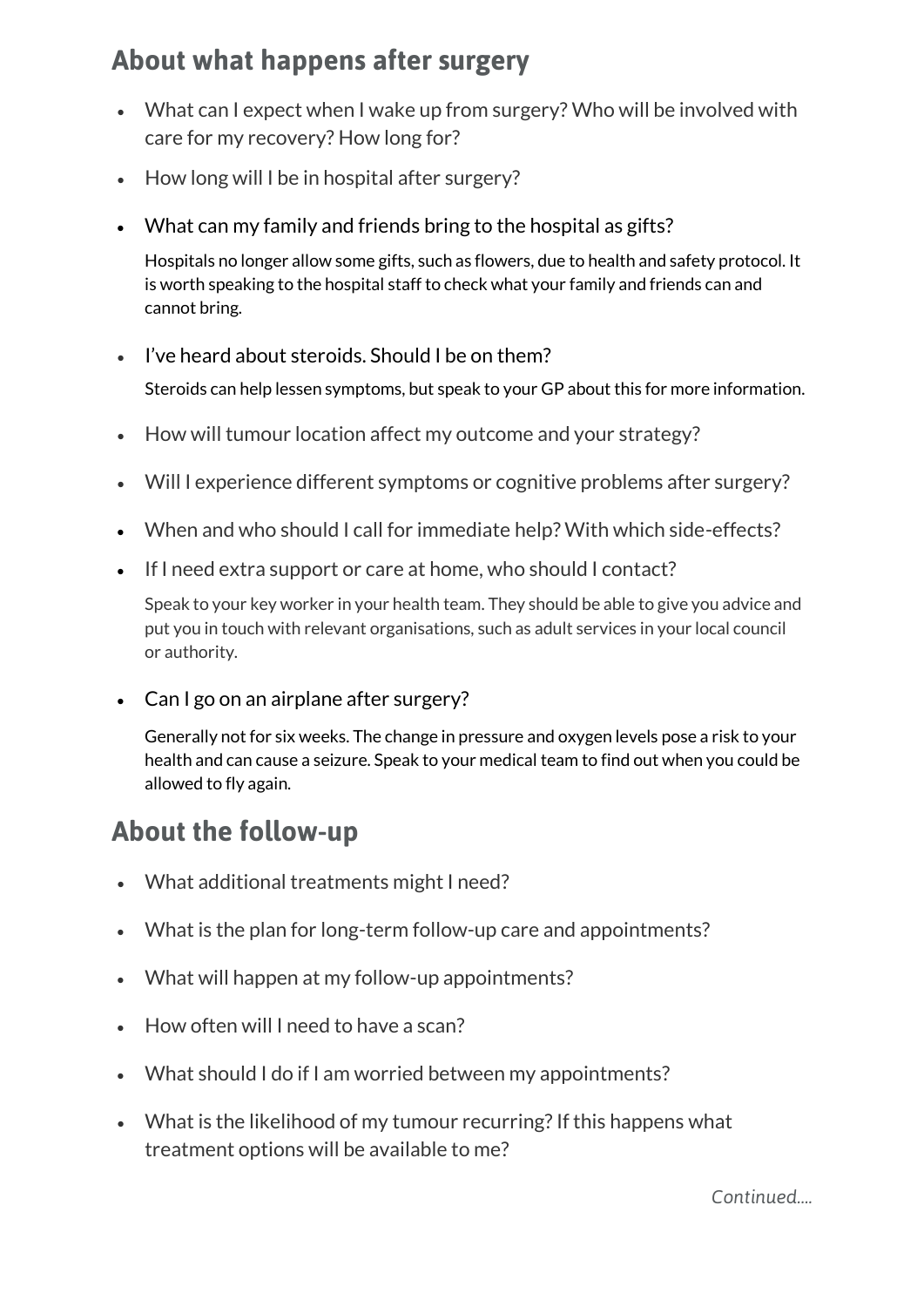### *Before other treatments e.g. radiotherapy, chemotherapy*

For each type of treatment you may receive, the following questions are useful to ask:

- What is the aim of the treatment for me?
- What are the risks and benefits of the treatment for me?
- Am I eligible for any clinical trial– and when? What is the goal of the trial(s)?
- Will the treatment impact my ability to enrol in clinical trials in the future?
- What can I do to prepare for treatment?

#### **About the treatment procedure**

- What happens during the treatment?
- How long will my treatment last?
- How am I likely to feel?

#### **About what happens after the treatment**

- What are the possible side-effects of each treatment option?
- What can I do to manage my side-effects? What can I do to feel better?
- Will I need rehabilitation services, like speech therapy or physiotherapy?
- Could treatment affect my fertility? If so, should I speak to a fertility specialist before it begins?
- When and who should I call for immediate help? With which side-effects?

#### **About the follow-up**

- What additional treatments might I need?
- What is the plan for long-term follow-up care and appointments?
- What will happen at my follow-up appointments?
- How often will I need to have a scan?
- What should I do if I am worried between my appointments?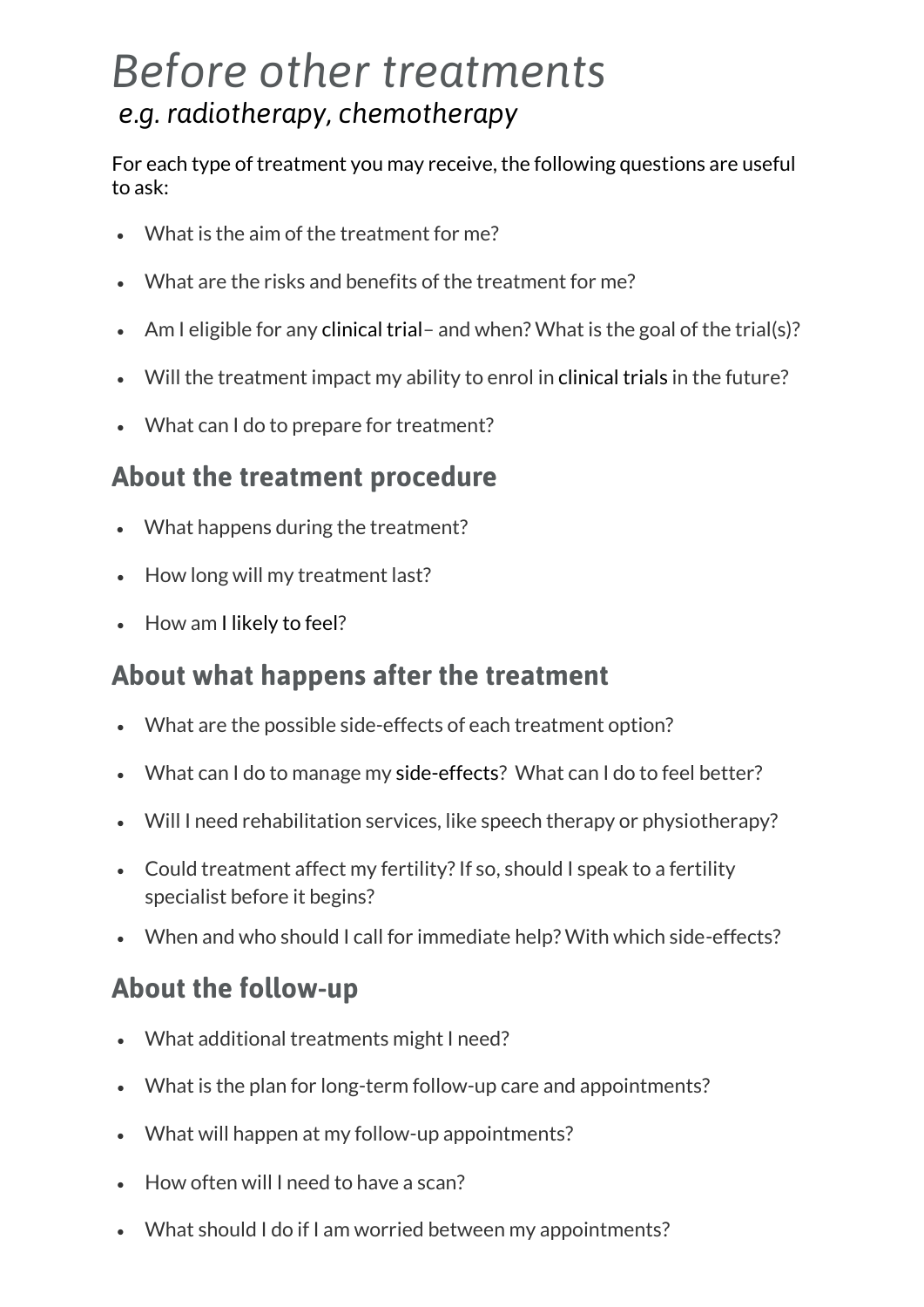- What if this treatment doesn't produce the expected results? What would be the next steps?
- What is the likelihood the tumour will return after this treatment?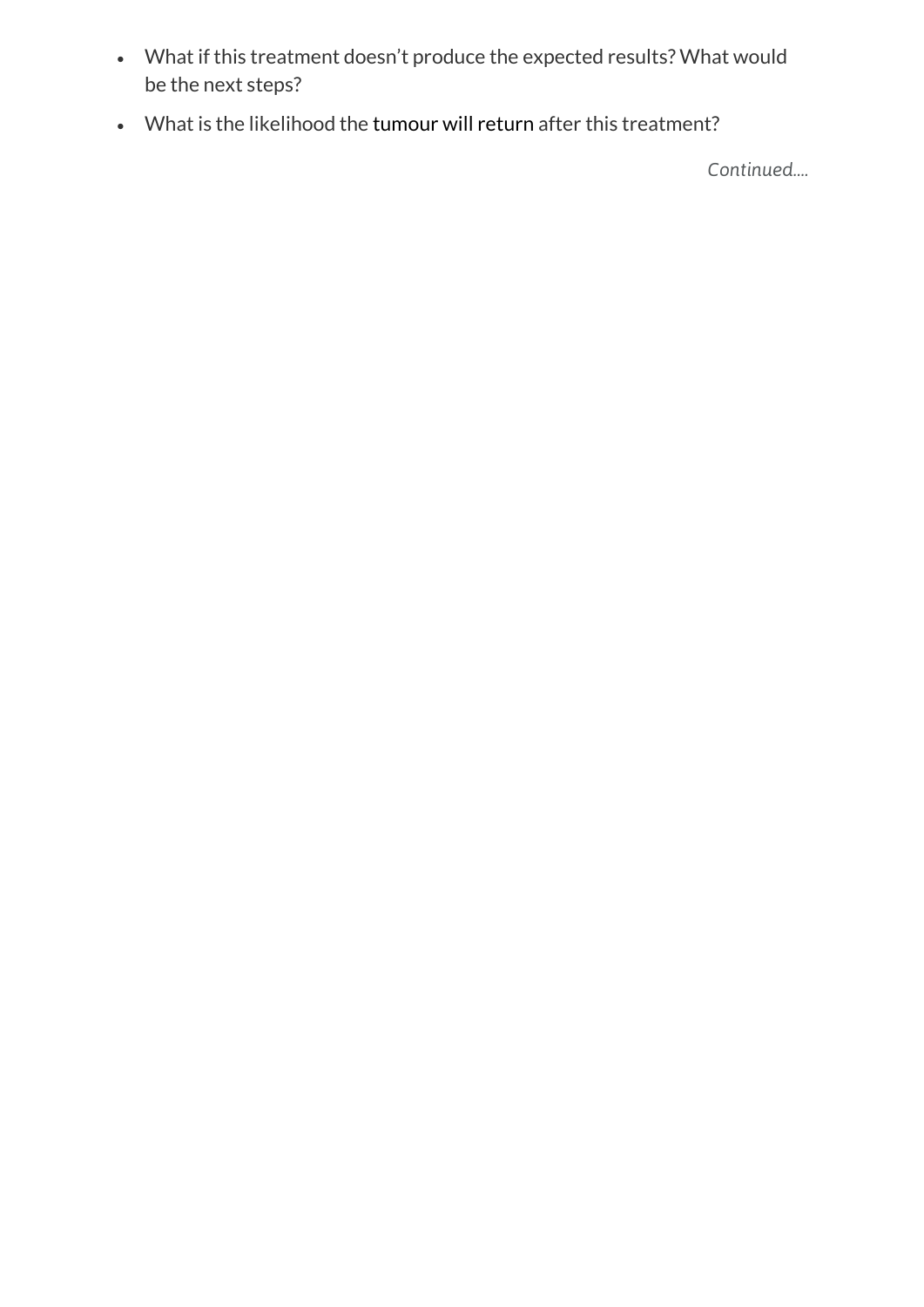## *Before immunotherapy*

- What can you tell me about immunotherapy?
- Can I have immunotherapy? Is there a reason why it is not suitable for me?

Immunotherapy for brain tumours is still only available in clinical trials for certain tumours and with strict eligibility criteria, which you must meet to take part.

- How might I feel during immunotherapy treatment?
- What are the possible side-effects of immunotherapy?
- Are there any immunotherapy clinical trials for my brain tumour type? If yes, how can I request to be part of a clinical trial?
- Is it possible to access immunotherapy privately, and where?
- How much does immunotherapy cost (privately)?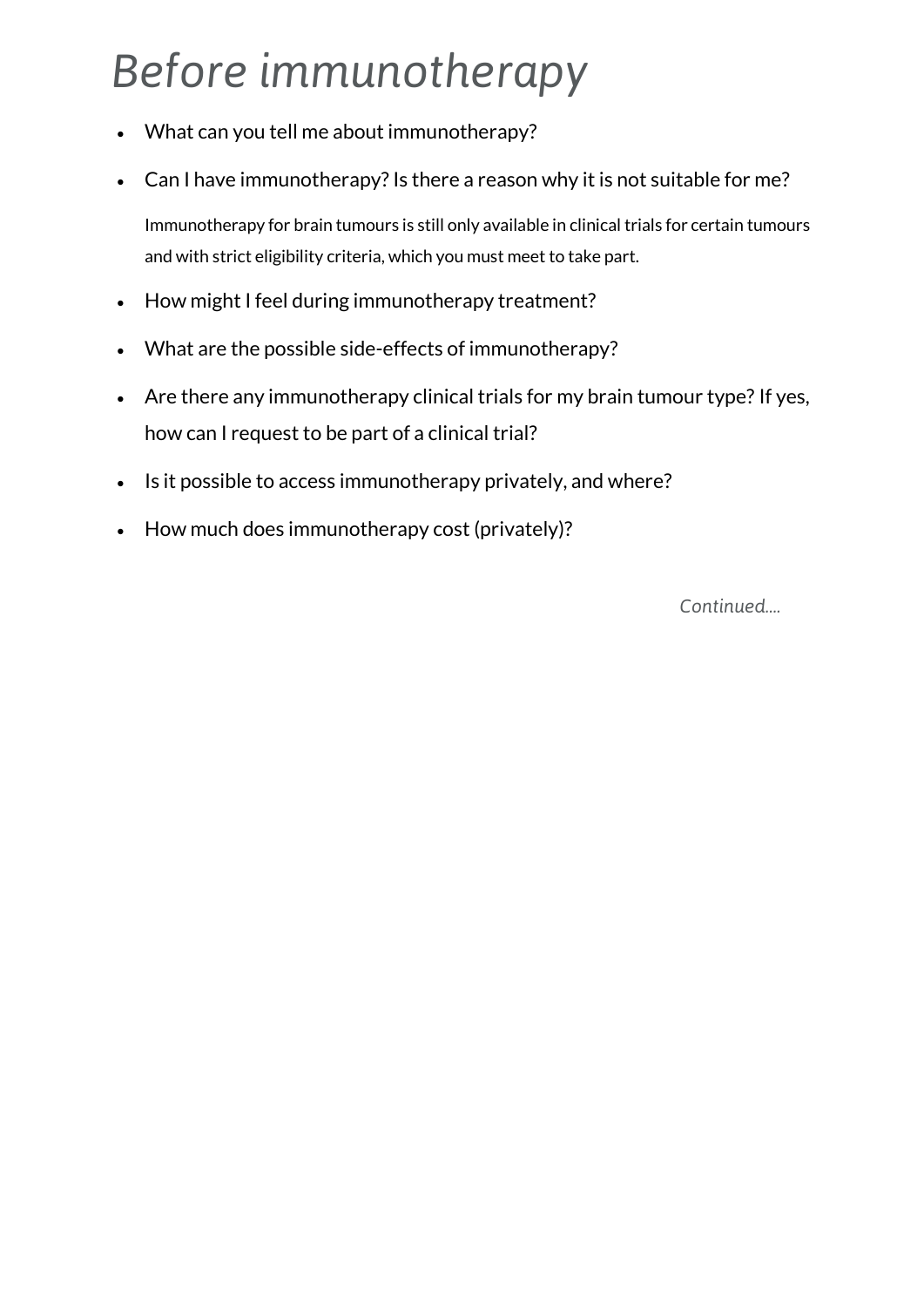### *During treatment*

- How will my brain tumour and treatments affect my daily life? Will I still be able to work, do housework, play sports etc?
- Can I return to work/education?
- Who is responsible for sick notes and repeat prescriptions?

This is your GPs responsibility, always speak to them for repeat prescriptions and sick notes. Your hospital can provide you with a sick note to cover your admission period, but anything beyond that is up to your GP to prescribe.

What are my financial rights?

Your nurse specialist can help with this, but in the meantime it is best to set up a phone call to our Benefits Clinic. Our expert adviser, from the Citizens Advice has a wealth of experience with people affected by brain tumours.

When should I inform my child's school of my/my child's brain tumour?

The early the better when it comes to inform your child's school, but should you need guidance on how to tell them, your GP or neuro-oncologist can help you with this

• Is a special diet advised?

Whilst there is no proof and limited benefits highlighted for undertaking a special diet when you have a brain tumour, if this is something you want to try speak to your GP first, as you would with any diet.

• Can I have alcohol?

Alcohol should always be drunk responsibly and only within the legal driving limits. However, it can have an effect on anti-seizure medications and steroids, so it is best to speak to your GP or specialist nurse about this.

 Does my tumour put me at risk of a seizure? If so, are there treatments to prevent this and at what point would I receive it?

Seizures are not always frequent for those with a brain tumour, it depends on the location of your tumour. Medication can be provided to help with seizures should they occur regularly. Your health team will be able to advise you more on this.

- What support services are available to me and my family?
- Where is a local, good hospice?

Although this may not be relevant for everyone, knowledge of local hospices can be very useful. Many people assume that hospices are only for 'final days', but this is not the case and some people will return home. Many hospices provide a respite service between hospital stays, rather than 'final days' care. Your GP will be able to help you with finding a hospice, should you need to.

 Do you have any reading materials that will help me understand my condition, treatments and the support available to me?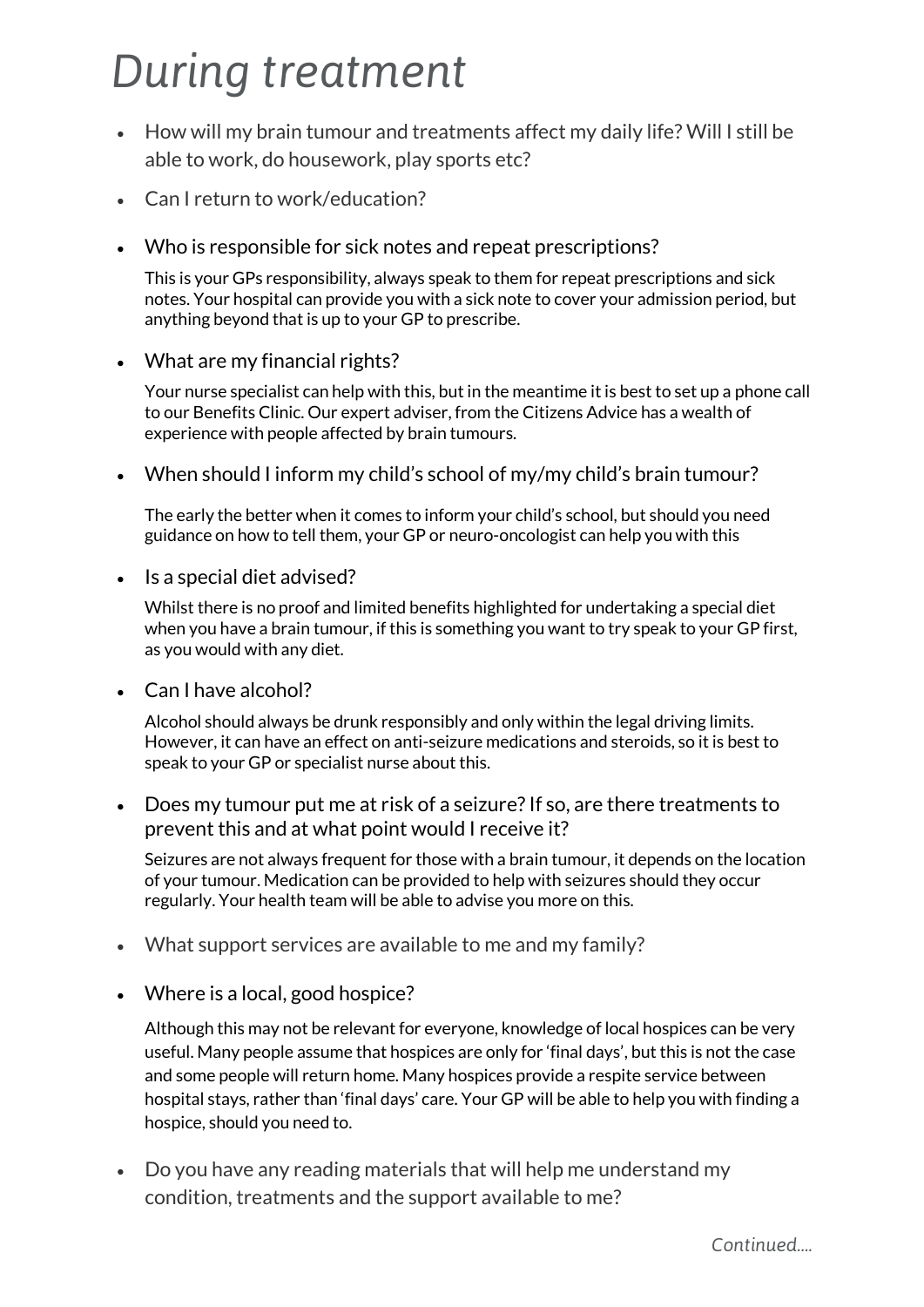## *After treatment*

#### **About follow-up**

- After treatment what follow-up tests will I need? And how often?
- How often will I need to have a scan?
- What will happen at my follow-up appointments?
- What should I do if I am worried between my appointments?
- What is the likelihood that my tumour will recur? What factors contribute toward that?
- What happens if my tumour does recur? What symptoms should I be mindful of?

#### **About quality of life**

- What are the side-effects of my short-term medication and treatments (chemotherapy, radiotherapy)?
- What are the side-effects of my long-term medication (steroids, seizure medications)?
- Will I have long-term or permanent side-effects from my brain tumour or treatment? If so, can you help me create a management plan?
- Will I be able to return to work/education? When? How do I go about this?

It can be difficult to decide whether you're ready and able to go back to work, or whether you/your child is ready to go back into education, and even harder to figure out how to do this. Speak to your health team, they may be able to give you advice and point you in the right direction for getting this sorted.

Also see the *[Employment resources](https://www.thebraintumourcharity.org/understanding-brain-tumours/living-with-a-brain-tumour/employment-and-brain-tumours/)* and the *[Education resources](https://www.thebraintumourcharity.org/get-support/children-and-families-service/education-resources/)* on The Brain Tumour Charity website.

- If I can't return to work, how can I apply for long-term disability benefits?
- Can you tell me about any financial support services that my family and I can use to help with any hardships we may be facing related to my brain tumour?

The Brain Tumour Charity runs a telephone benefits clinic in partnership with Rushmoor Borough Council on Tuesdays with a benefits expert from Citizens Advice. Call the Information and Support team, Monday-Friday 9.00am-5.00pm, on 0808 800 0004 to make an appointment.

Can I drive? Will I be able to drive eventually?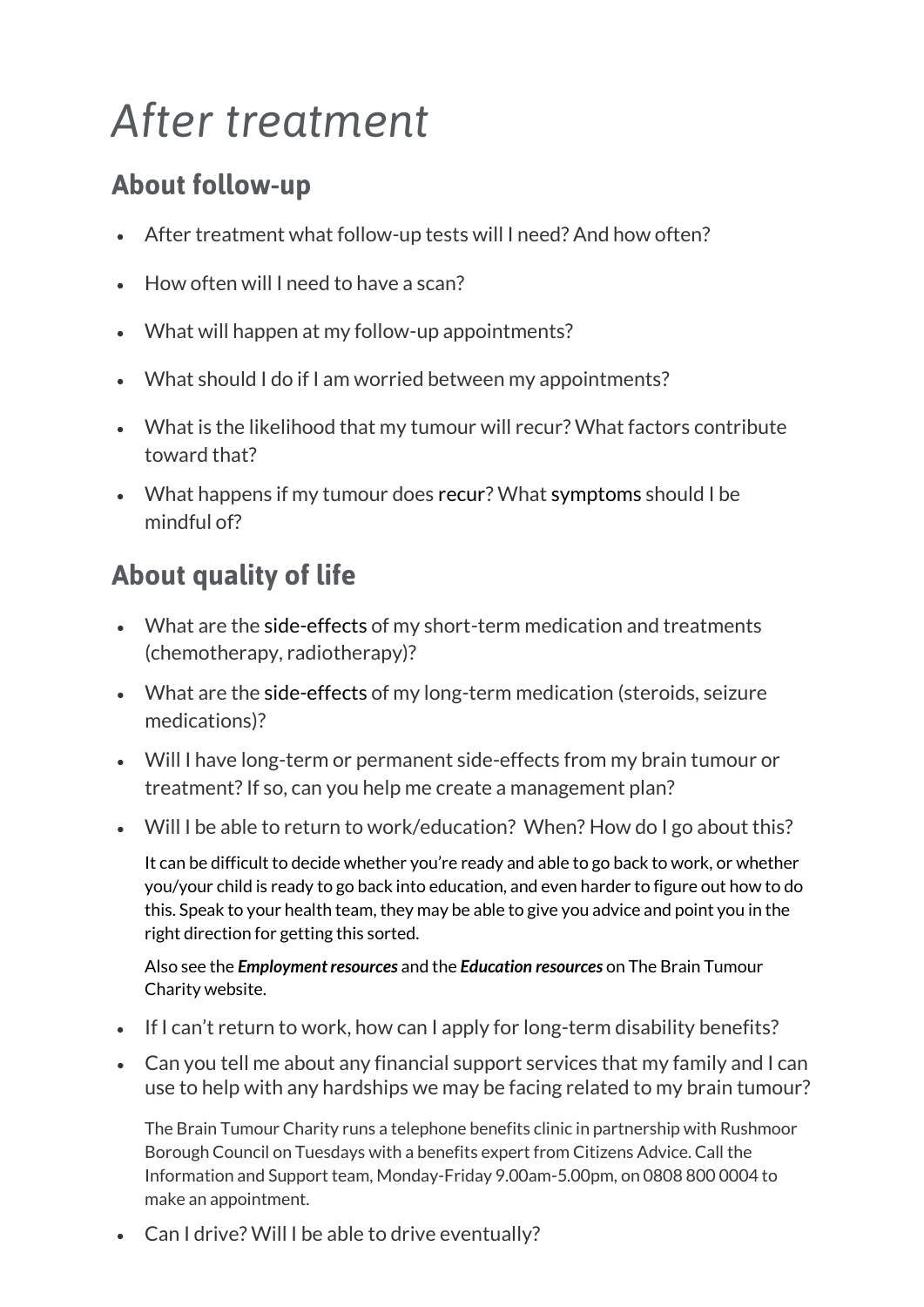- If so, what do I need to do to be cleared to drive again?
- If not, can you recommend any local transport assistance schemes?
- Where relevant, will my sense of taste return? Will my hair grow back?

#### **About support**

- Do you know of support groups in the area or online that I can attend?
- Do you know of organisations who can help me financially?
- What is the contact information for my long-term care team?
- What should my partner and loved ones expect?
- Where can my partner/carer go for support?